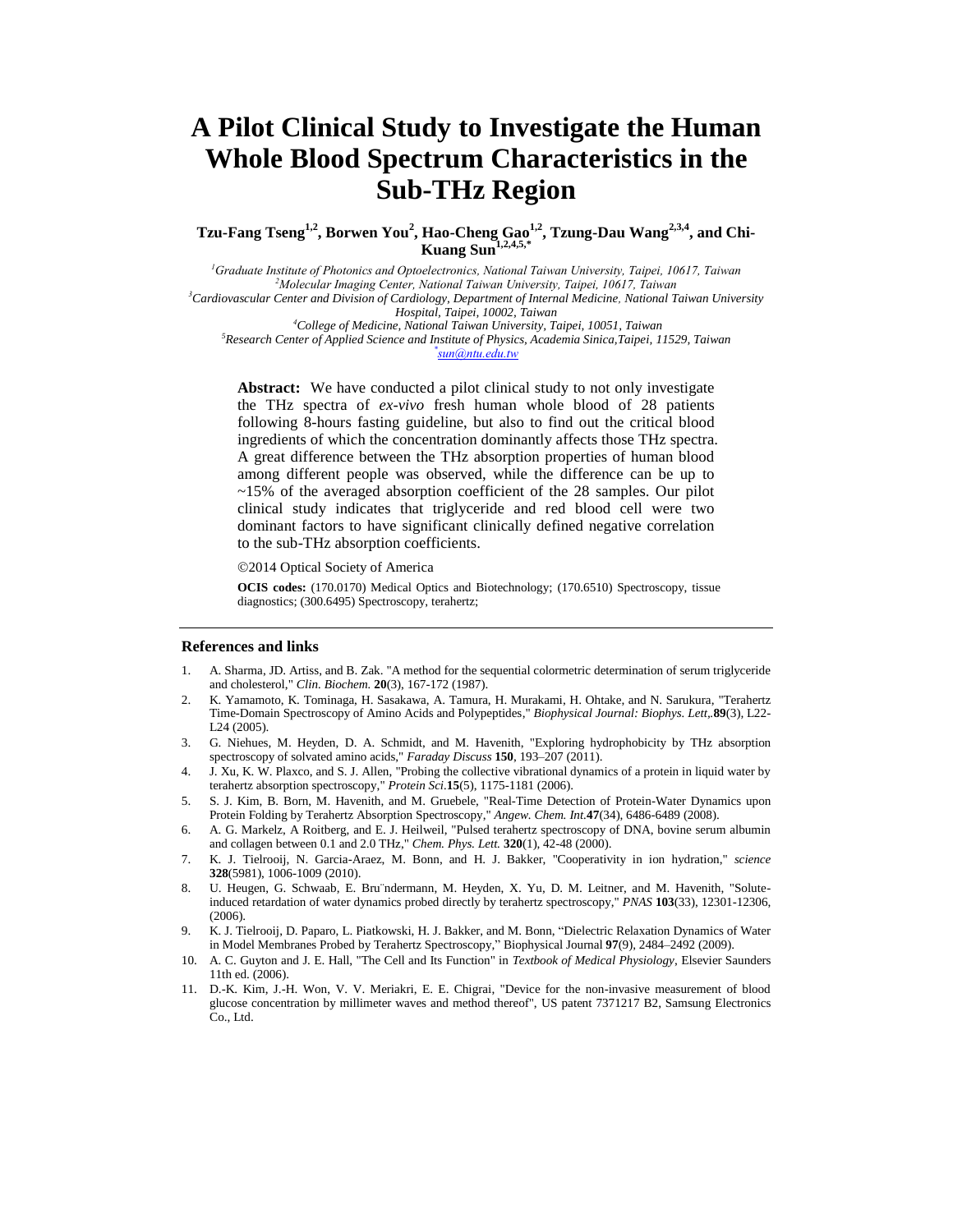- 12. C.-K. Sun, Y.-F. Tsai, and H. Chen, "Method and device for detecting a blood glucose level using an electromagnetic wave," US patent 20130289370 A1
- 13. H. Chen, T.-H Chen, T.-F. Tseng, J.-T. Lu, C.-C. Kuo, S.-C. Fu, W.-J. Lee, Y.-F. Tsai, Y.-Y. Huang, Eric Y. Chuang, Y.-J. Hwang, and C.-K Sun, "High-sensitivity in vivo THz transmission imaging of early human breast cancer in a subcutaneous xenograft mouse model," *Opt. Express* **19**(22), 21552-21562 (2011)
- 14. E. Pickwell, B. E. Cole, A. J. Fitzgerald, M. Pepper, and V. P. Wallace, "*In vivo* study of human skin using pulsed terahertz radiation," *Phys. Med. Biol.* **49**(9), 1595–1607 **(**2004).
- 15. J.-Y. Lu, C.-C. Kuo, C.-M. Chiu, H.-W. Chen, Y.-J. Hwang, C.-L. Pan, and C.-K. Sun, "THz interferometric imaging using subwavelength plastic fiber based THz endoscopes," *Opt. Express* **16**(4), 2494-2501 (2008)
- 16. Y.-W Huang, T.-F Tseng, C.-C Kuo, Y.-J. Hwang, and C.-K. Sun, "Fiber-based swept-source THz radar," *Opt. Lett.* **35**(9), 1344-1346 (2010).
- 17. K. Jeong Y.-M. Huh, S.-H. Kim, Y. Park, J.-H. Son, S. J. Oh, and J.-S. Suh "Characterization of blood using terahertz waves," *J. of Biomed. Opt.* **18**(10), 107008, (2013).
- 18. C. B. Reid, G. Reese, A. P. Gibson, and V. P. Wallace, "Terahertz time-domain spectroscopy of human blood," *IEEE J. Biomedical and Health Info.* **17**(4), 774-778, (2013).
- 19. Guidance for Industry-Enrichment Strategies for Clinical Trials to Support Approval of Human Drugs and Biological Products, U.S. Food and Drug Administration (http://www.fda.gov/downloads/RegulatoryInformation/Guidances/ucm127505.pdf)
- 20. [R. Tyler-Cross,](http://www.ncbi.nlm.nih.gov/pubmed/?term=Tyler-Cross%20R%5Bauth%5D) [M. Sobel,](http://www.ncbi.nlm.nih.gov/pubmed/?term=Sobel%20M%5Bauth%5D) [D. Marques,](http://www.ncbi.nlm.nih.gov/pubmed/?term=Marques%20D%5Bauth%5D) an[d R. B. Harris,](http://www.ncbi.nlm.nih.gov/pubmed/?term=Harris%20RB%5Bauth%5D) "Heparin binding domain peptides of antithrombin III: Analysis by isothermal titration calorimetry and circular dichroism spectroscopy," *[Protein Sci.](http://www.ncbi.nlm.nih.gov/pmc/journals/507/)***3**[\(4\), 620-627](http://www.ncbi.nlm.nih.gov/pmc/issues/157145/) [\(1994\)](http://www.ncbi.nlm.nih.gov/pmc/issues/157145/).
- 21. A. C. Guyton and J. E. Hall, "Red Blood Cells, Anemia, and Polycythemia" in *Textbook of Medical Physiology*, Elsevier Saunders 11th ed. (2006)
- 22. MedlinePlus,"A1C test", 2014. (http://www.nlm.nih.gov/medlineplus/ency/article/003640.htm).
- 23. ATP III At-A-Glance: Quick Desk Reference, 2001.
- (http://www.nhlbi.nih.gov/health-pro/guidelines/current/cholesterol-guidelines/quick-desk-reference-html.htm) 24. B. Ung, A. Dupuis, K. Stoeffler, C. Dubois, and M. Skorobogatiy, "High-refractive-index composite materials
- for terahertz waveguides: trade-off between index contrast and absorption loss," *JOSA B* **28**(4), 917-921, (2011).
- 25. S. A. Maier, "Electromagnetic Material" in *Plasmonics: Fundamentals and applications*, Springer, (2007)
- 26. M.van Exter, Ch. Fattinger, and D. Grischkowsky, "Terahertz time-domain spectroscopy of water vapor," *Opt. letters* **14**(20), 1128-1130, (1989).
- 27. SPSS software introduction, (http://www-01.ibm.com/software/analytics/spss/)
- 28. B. Madsen, "Analysis of Qualitative Data" in *Statistics for non-statisticians*, Springer, 2008.
- 29. B. Madsen, "Assessment of Relationship" in *Statistics for non-statisticians*, Springer, 2008.
- 30. D. L. Nelson and M. M. Cox, "Lipid Biosynthesis" in *Principle of Biochemistry*, W. H. Freeman 5th ed., 2008

## **1. Introduction**

Blood is the most important body fluid, containing many kinds of proteins, lactose, blood cells, and salts. Many biochemical variables in blood plasma, such as glucose and total cholesterol, are highly related to diseases such as diabetes and heart diseases. The concentration and molecular outcomes of most biochemical variables can only be examined *ex-vivo*. For example in nowadays, triglyceride in plasma can only be examined by enzymatic colorimetric analysis [1]. In this method, certain enzymes are added into plasma to interact with the examined factor. The formed chemical compound absorbs visible light at a certain frequency, and the concentration of the factor can be then estimated according to the light absorption coefficient of the compound [1]. To avoid the visible light absorption by red blood cells, this method needs blood centrifuge. Recently THz wave has been proved to have strong interactions with many biochemical molecules such as amino acids[2,3], proteins[4,5], and deoxyribonucleic acid [6] (DNA). In aqueous solutions composed of water, THz wave has also been found to be a sensitive tool to investigate the collective motions of water molecules [7-9]. Blood has around 80% water content [10]. As a result, comparing to the existing examination method, THz wave could be a potential candidate to not only investigate the dynamic molecular behaviors in blood, but also the concentrations of some critical biochemical variables in the human whole blood, and even to be applied non-invasively for in vivo wearable device examination [11,12] or in vivo molecular imaging applications [13-16].

In the past, there were two patents describing non-invasive THz blood examination devices [11,12] and two journal articles investigating the THz dielectric properties of the exvivo blood of human and rat [17,18]. However, in the two journal articles only less than 4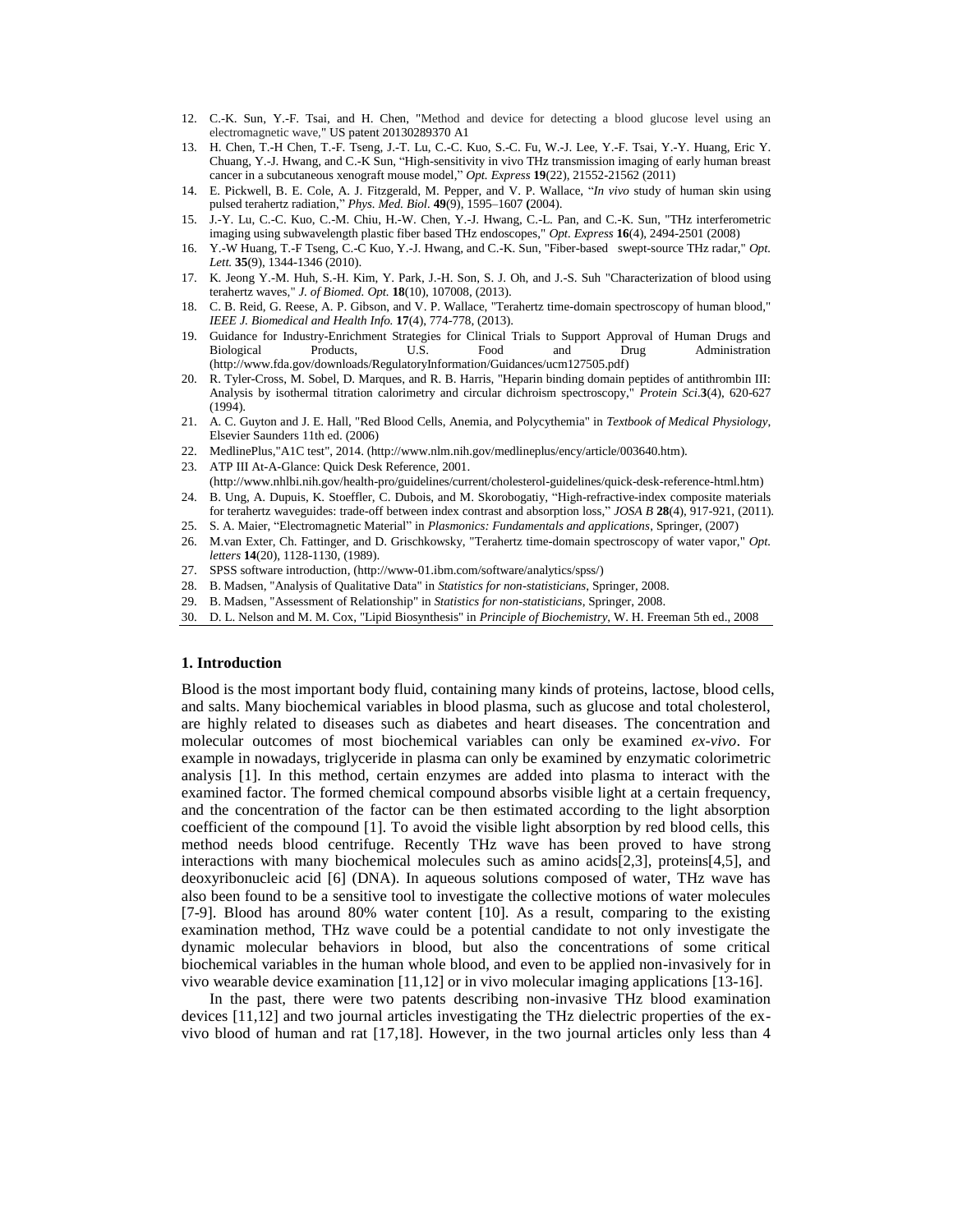samples were studied. Since previous researches have indicated that proteins, ions, and lipids might all modify the THz absorption coefficients in aqueous solutions [4-9], and the concentrations of these factors in blood are with a huge variation by individuals, the investigated THz blood spectra of few samples would be more likely to have high deviations to the spectra of the general population. Conducting a clinical study which is designed to demonstrate the effect of a certain technique on a selected subset of the general population [19] is the most promising way to not only have a representative human blood spectra investigation, but also to find out the dominant factors that strongly affect the THz spectral characteristics of human whole blood.

In this work we have conducted a pilot clinical study to not only investigate the THz spectra of *ex-vivo* fresh human whole blood of 28 patients following 8-hours fasting guideline, but also to find out the critical blood ingredients of which the concentration dominantly affects those THz spectra. A great difference between the THz absorption properties of human blood among different people was observed, while the difference can be up to  $\sim$ 15% of the averaged absorption coefficient. The absorption coefficients in the low sub-THz frequency region of the 28 samples were dominated by the red blood cell count with a significant negative correlation. In the high sub-THz region, the THz absorption coefficients were found to be significantly negative correlated to the concentration of triglyceride. For the other examined factors, no significant correlation was observed, probably due to the dominance of the red blood cell count fluctuation as well as the triglyceride concentration variation. Our study suggests that the two dominant factors of triglyceride concentration and RBC count would need to be well controlled for futuristic correlation investigation to the other biochemical factors in human whole blood.

# **2. Method**

#### *2.1 Experimental Setup*

A portable THz time-domain spectrometer (mini-Z, Zomega Inc.) was placed in the laboratory right next to the cardiac catheterization laboratory of National Taiwan University Hospital, to enable fresh human blood spectrum acquisition immediately after blood extraction from every experimental subject. The portable THz time-domain spectrometer used an external fibercoupled  $1.5 \mu m$  pulsed laser with a 140mW average power, with a less than 100fs pulse duration, and with a pulse repetition rate of 100 MHz as the pump source that was split into a pump and a probe beam for THz wave generation and detection. A large-aperture photoconductive antenna was used to generate the broadband THz wave and an electro-optic crystal was used to detect the THz waveform. The system measured the THz spectrum from 0.1 THz to 3 THz. The peak dynamic range was greater than 48dB under the 0.5 second acquisition condition. To improve the signal to noise ratio, in this paper we present the 1 minute waveform by averaging 120 continuous 0.5-second waveforms in sequence numerically. The fluidic-sample chamber for transmission-type measurement was selfdesigned with 2 polyethylene (PE) windows, one was a flat PE cap and the other was with a 100m-thick 1.5cm-wide fluidic channel at one side. The PE window and PE cap were sandwiched by two aluminum frames and locked by four nuts, and the injected liquid can thus be sealed. The photos of the chamber with human blood injection are shown in Fig.  $1(a)$ ,  $1(b)$ and  $1(c)$ . All the experiments were operated at room temperature of  $24^{\circ}$ C with a stable humidity 60%. In each time of the measurement, the reference spectrum of the empty chamber was acquired one minute before the sample injection. Our measurement repeatability was tested by injecting bulk water, with the chamber assembled, fixed, injecting water, and disassembled three times. Figure 2 shows the measured absorption coefficient spectra of water for three measurements. The ratio of the standard deviation to the average value was less than 1% in all frequencies between 0.1-1.2THz. Due to high water absorption, no reliable data was acquired beyond 1.2 THz in this study.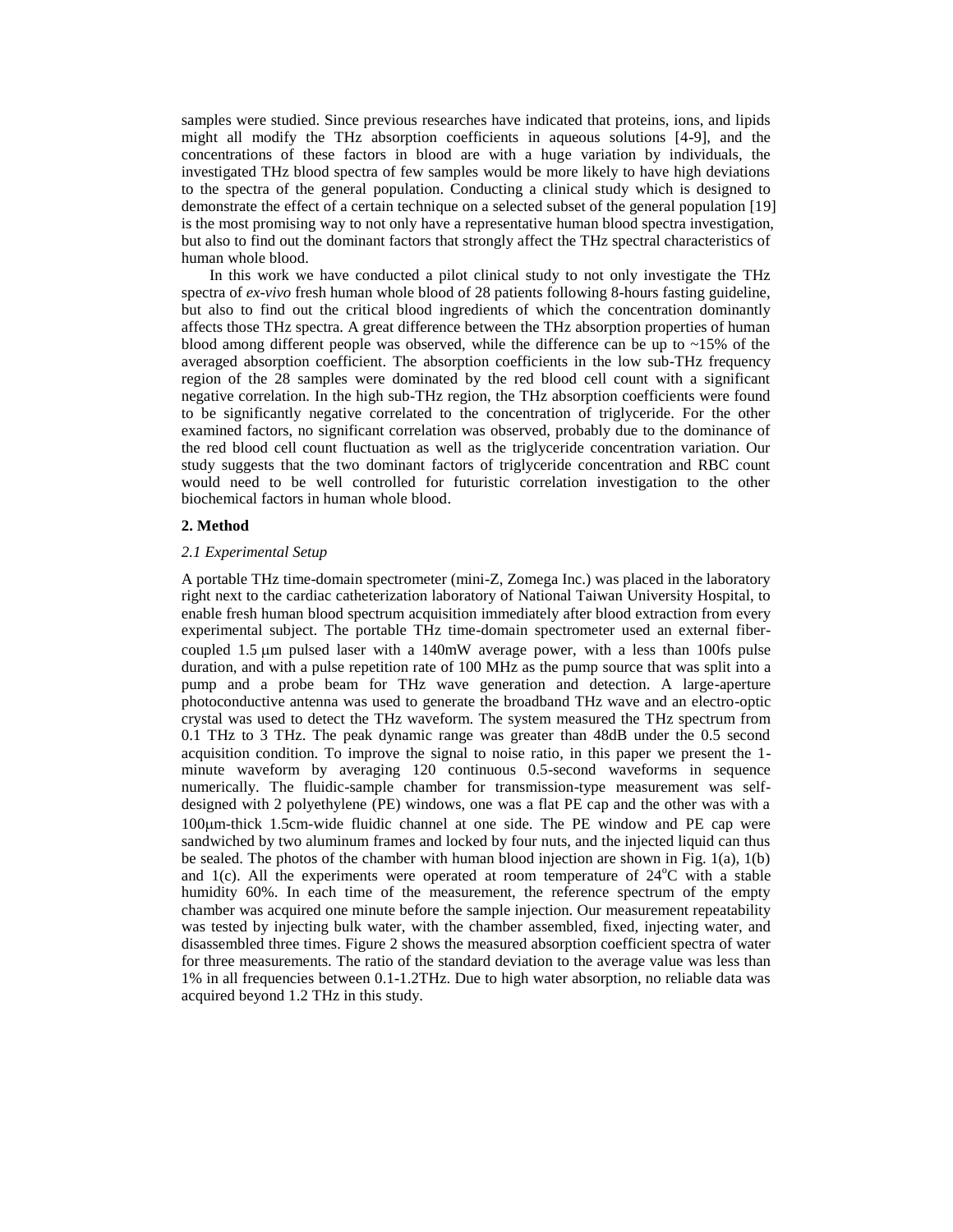

Fig. 1. (a) Self-designed fluidic channel. (b) The PE cap with human blood. (c) The blood injection process, with a portable THz spectrometer.



Fig. 2. Three-times measured absorption coefficients of bulk water shown as the top black, red, and blue dots. The bottom dots show their standard deviations.

#### *2.2 Clinical Protocol: Blood Spectra Acquisition*

This study was conducted according to the Declaration of Helsinki Principles, and the following protocol was approved by the Institutional Review Board of National Taiwan University Hospital. Informed consent was obtained from each subject prior to study entry. The human blood samples were obtained before cardiac catheterization, and all patients followed 8-hour fasting guidelines before the surgery. We started THz spectrum acquisition 3- 4 minutes after blood extraction from patients, which was the shortest duration we could reach. 28 extracted blood samples were injected into heparin vacutainer. Heparin is the most common anticoagulant that has no chemical reactions with other contents except antithrombin III, and is usually added in blood for examinations [20]. We started to acquire the reference spectra from the empty chamber one minute before blood injection. The spectrum of each blood sample was recorded 2 spectra/second continuously for 1 minute.

# *2.3 Clinical Protocol :Examination items*

For the examined variables, different biochemical risk factors were examined within 24 hours after blood extraction including HbA1c (%), Glucose (mg/dl), total protein (g/dl), albumin (ALB) (g/dl), globulin (GLO) (g/dl), total cholesterol (T-CHO) (mg/dl), triglyceride (TG) (mg/dl), urea nitrogen (UN) (mg/dl), creatinine (CRE) (mg/dl),  $Ca^{2+}$  (mmol/L),  $Na^{2+}$ (mmol/L), and  $K^{2+}$  (mmol/L). Different hematological risk factors were examined one day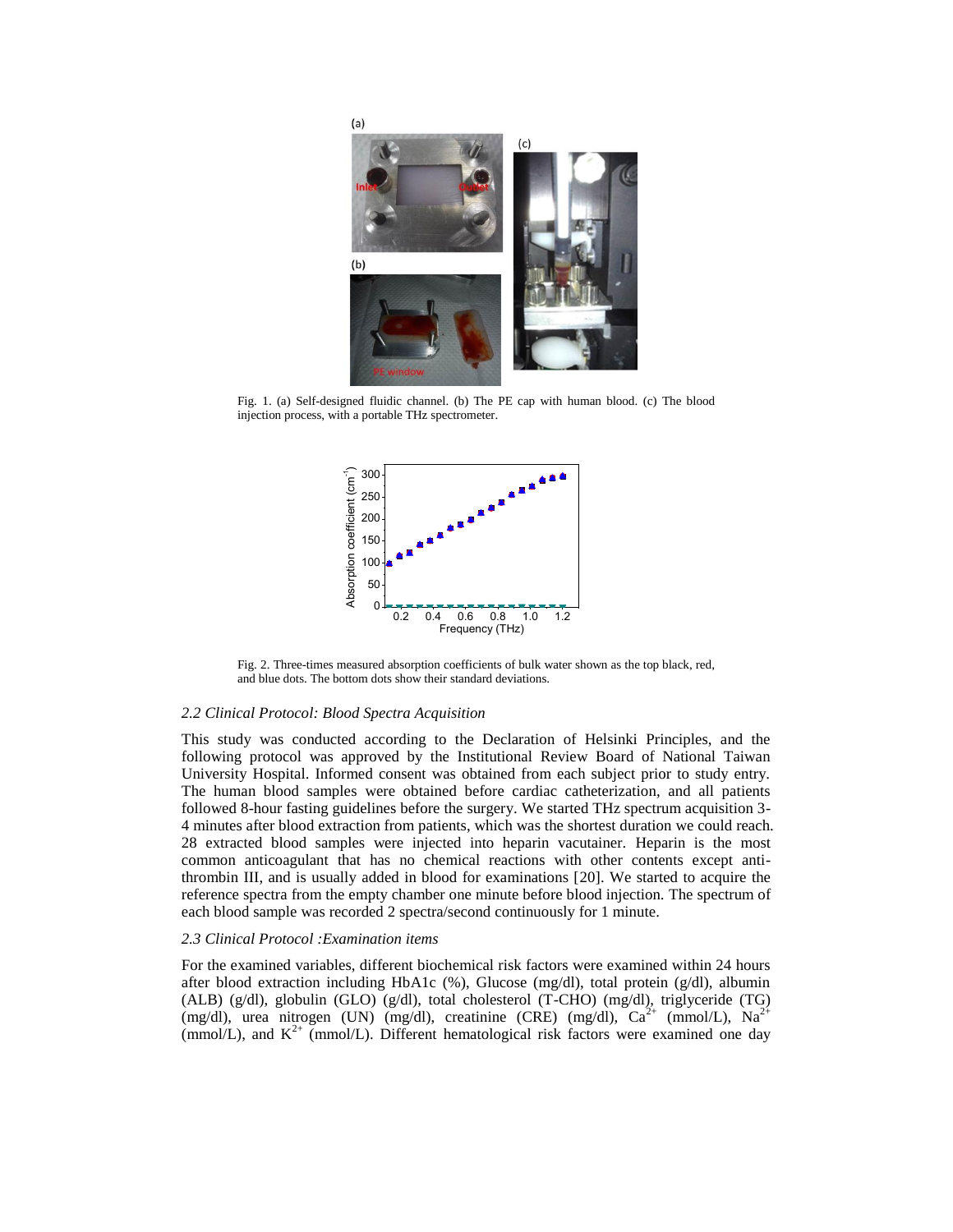before the cardiac catheterization, including red blood cell (RBC) count  $(M<sub>U</sub>L)$ , white blood cell (WBC) count (K/ $\mu$ L), platelet (PLT) count (K/ $\mu$ L), mean corpuscular hemoglobin (MCH) (pg), and mean corpuscular hemoglobin concentration (MCHC) (g/dL). The correlations between the spectra of all the 28 samples and these factors were analyzed. It is well known that these hematological risk factors do not fluctuate within one day [21]

Since our blood samples were donated from the patients having cardiac catheterization, these samples were more likely to have an abnormal HbA1c level, TG level, or T-CHO level simultaneously. Thus, in this study we have another selected subset with these variables controlled within the normal region:  $HbA1c \leq 5.7\%$ , T-CHO level  $\leq 200$ mg/dl, and TG level <200 mg/dl [22,23]. With these limitations, 13 samples were selected.

# *2.4 Analysis*

To analyze the measured THz dielectric properties of blood, simple calculations were applied and are described below. The spectrum of the THz electric field transmitted through the empty container  $E_{ref}(\omega)$  is:

$$
E_{ref}(\omega) = E_s(\omega) \cdot T(\omega)_{(PE-air)} \cdot e^{(i\omega d/c)} \cdot T(\omega)_{(air-PE)}
$$
(1)

where  $E_s(\omega)$  is the electric field of the THz source,  $\omega$  is the THz angular frequency, *d* is the thickness of the fluidic channel, and *c* is light speed; whereas the electric field transmitted<br>through the container with blood  $E_{sample}(\omega)$  is:<br> $E_{sample}(\omega) = E_s(\omega) \cdot T(\omega)_{(PE-blood)} \cdot e^{(i\omega d \pi(\omega)/c)} \cdot e^{(-\omega d \cdot \kappa(\omega)/c)} \cdot T(\omega)_{(blood-PE)}$ through the container with blood  $E_{sample}(\omega)$  is: (container with blood  $E_{sample}(\omega)$  is:<br>  $E_{sample}(\omega) = E_s(\omega) \cdot T(\omega)_{(PE-blood)} \cdot e^{(i\omega d \pi(\omega)/c)} \cdot e^{(-\omega d \kappa(\omega)/c)} \cdot T(\omega)_{(blood-PE)}$ 

$$
E_{sample}(\omega) = E_s(\omega) \cdot T(\omega)_{(PE-blood)} \cdot e^{(i\omega d \cdot n(\omega)/c)} \cdot e^{(-\omega d \cdot \kappa(\omega)/c)} \cdot T(\omega)_{(blood-PE)} \tag{2}
$$

where  $n(\omega)$  and  $\kappa(\omega)$  are the real and imaginary parts of the refractive index of blood.  $T(\omega)$ <sub>a-b</sub>, which is the transmission coefficient from medium a to medium b, has the form of:  $\frac{2n_a}{\cdot}$ , where  $\overline{n}_a = n_a + i\kappa_a$  is the complex refractive index. The THz absorption in air is  $n_a + n_b$ 

neglected. The refractive indices of PE and air are 1.5 [24] and 1, respectively, and the

absorption of PE is very small and can be neglected [24]. The complex refractive index of  
blood was first obtained approximately by :  

$$
\kappa_{blood}(\omega) \approx \left( \frac{\ln \left( \left| \frac{E_{sample}(\omega)}{E_{ref}(\omega)} \right|^{2} \right)}{liquid thickness (\omega)} \right) \times c/2\omega , \qquad [25] \qquad (3)
$$

$$
n_{blood}(\omega) \approx (phase difference (\Delta \phi_{sample-ref})) \times c/\omega d + 1
$$

Then the exact value was approached by several times of iterations to eliminate the transmission coefficients through interfaces and to keep the blood induced absorption exponential term only. The absorption coefficient 
$$
\alpha
$$
 has the form of  $2 \cdot \omega \cdot \kappa(\omega)/c$ , where the symbols are defined above. The blood absorption coefficients at two frequencies near 270GHz and 820GHz those are far from water vapor absorption lines (558GHz, 753GHz, 989GHz) [26] were chosen for correlation analysis. The bivariate correlation analysis between the examined items and the THz absorption coefficient was done by a Statistical-Product-and-Service-Solutions (SPSS) program [27]. P-value, the probability of the null hypothesis [28], is a factor to judge if the dependence or correlation has a high significance. The THz blood absorption is considered to have a significant correlation with a specific risk factor only if the p-value is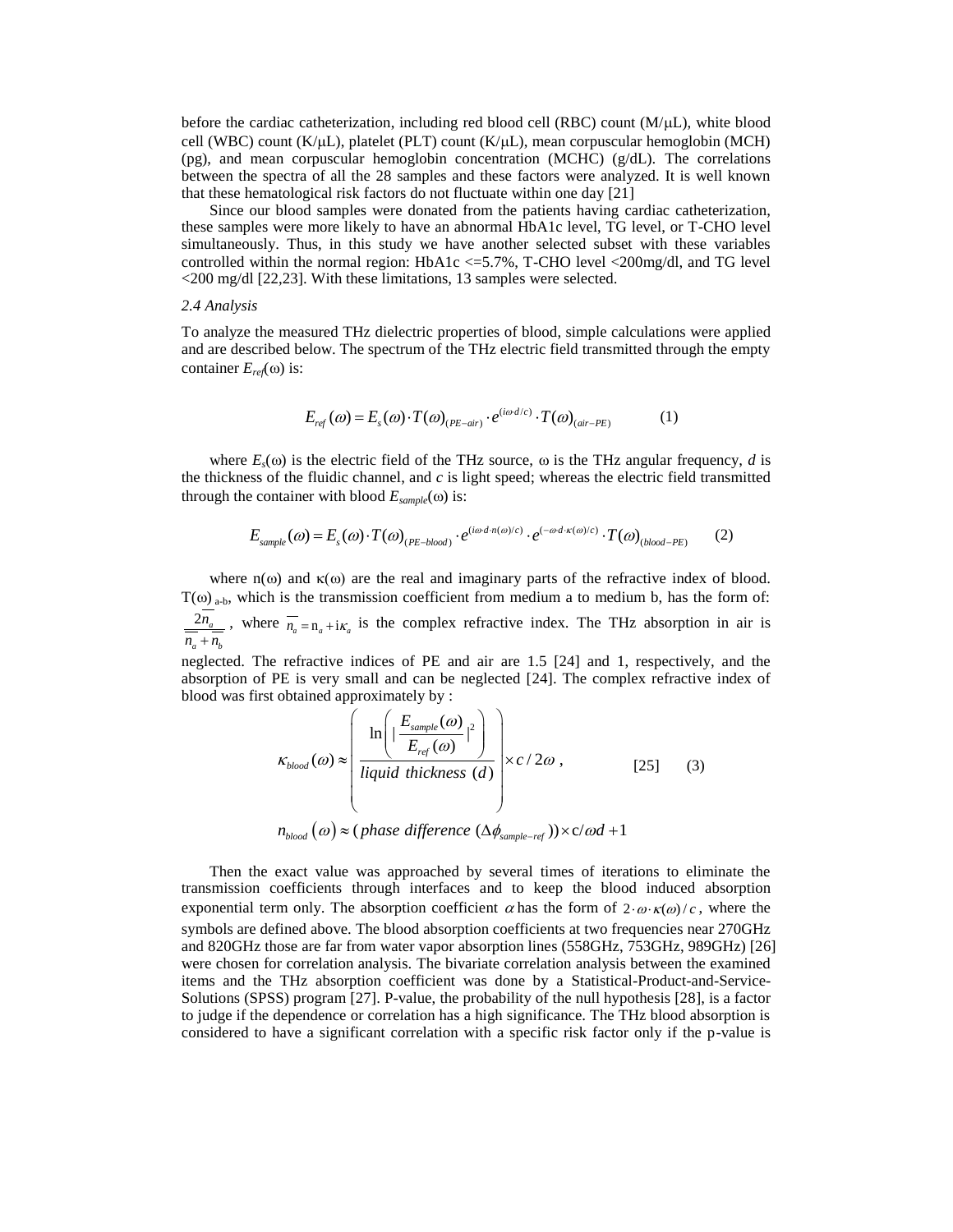less than 0.05 [28]. When p-value was less than 0.05, the correlation factor r [29] is further analyzed. Within the significant correlation range, we further divide the correlation into three category, moderate to strong ( $|r|>0.5$ ), weak to moderate (0.3<  $|r|<0.5$ ), and weak ( $|r|<0.3$ ).

# **3.Result**

Figure 3 shows the acquired 28 ex-vivo absorption coefficient spectra of fresh human whole blood with heparin added. The largest absorption coefficient difference between these samples was 17cm<sup>-1</sup> at 270GHz, which equaled to 15% of the average absorption coefficient  $(109.4 \text{cm}^{-1})$ , and was  $27 \text{cm}^{-1}$  at 820GHz, which equaled to 13% of the average absorption coefficient (201.6cm<sup>-1</sup>). We can observe that the largest absorption coefficient between these samples was comparable to the absorption coefficient difference between water (the top line in Fig. 3) and blood. This strongly indicates that the THz absorption coefficient must be sensitive to some factors in blood.

With our analysis, RBC count is found to have a negative correlation with the absorption coefficient at  $270GHz$  (r=-0.383, two-tail p-value =0.044, sample number=28, shown in Fig. 4(a)), but not at 820GHz (two-tail p-value =0.736, shown in Fig. 4(b)), indicating another possible factor dominating the high sub-THz region over the red blood cell count As a result, we find that for most blood samples having their TG levels within the normal region (<200mg/dl), their absorption coefficients at 820GHz were dominated by TG concentration with a negative correlation ( $r=-0.437$ ,  $p=0.037$ , sample number=23 shown in Fig. 5 (b)), but not at  $270GHz$  (two-tail p-value =0.056, shown in Fig. 5(a)). For other examined factors, no positive or negative correlation with the THz absorption coefficients at both 270GHz and 820GHz was found, such as glucose (two-tail p-value=0.241 at 270GHz and 0.235 at 820GHz), T-CHO (two-tail p-value=0.569 at 270GHz and 0.732 at 820GHz), ALB (two-tail p-value=0.532 at 270GHz and 0.502 at 820GHz), GLO (two-tail p-value=0.4 at 270GHz and 0.555 at 820GHz), Na<sup>+</sup> (two-tail p-value=0.131 at 270GHz and 0.588 at 820GHz), PLT (twotail p-value=0.567 at 270GHz and 0.422 at 820GHz), and HbA1c (two-tail p-value=0.44 at 270GHz and 0.944 at 820GHz). Then, by statistical analysis to the other subset composed of the picked 13 normal samples with HbA1c <=5.7%, T-CHO level <200mg/dl, and TG level <200 mg/dl, we have found that their absorption coefficients also had a negative correlation to the TG concentration at both 270GHz (r= $-0.575$ , two-tail p-value=0.04, shown in Fig. 6(a)) and 820GHz ( $r=-0.611$ , two-tail p-value=0.027, shown in Fig. 6(b)), and had no significant correlation to other factors such as glucose (two-tail p-value=0.635 at 270GHz and 0.781 at 820GHz), T-CHO (two-tail p-value=0.618 at 270GHz and 0.243 at 820GHz), ALB (two-tail p-value=0.154 at 270GHz and 0.187 at 820GHz), GLO (two-tail p-value=0.392 at 270GHz and 0.291 at 820GHz),  $Na^+$  (two-tail p-value=0.106 at 270GHz and 0.736 at 820GHz), PLT (two-tail p-value=0.187 at 270GHz and 0.054 at 820GHz) and HbA1c (two-tail p-value=0.29 at 270GHz and 0.417 at 820GHz).



Fig.3. The top line shows the absorption coefficient of water, and the other lines below show the different absorption coefficients of the blood samples measured in the first minute, of the 28 patients with heparin added.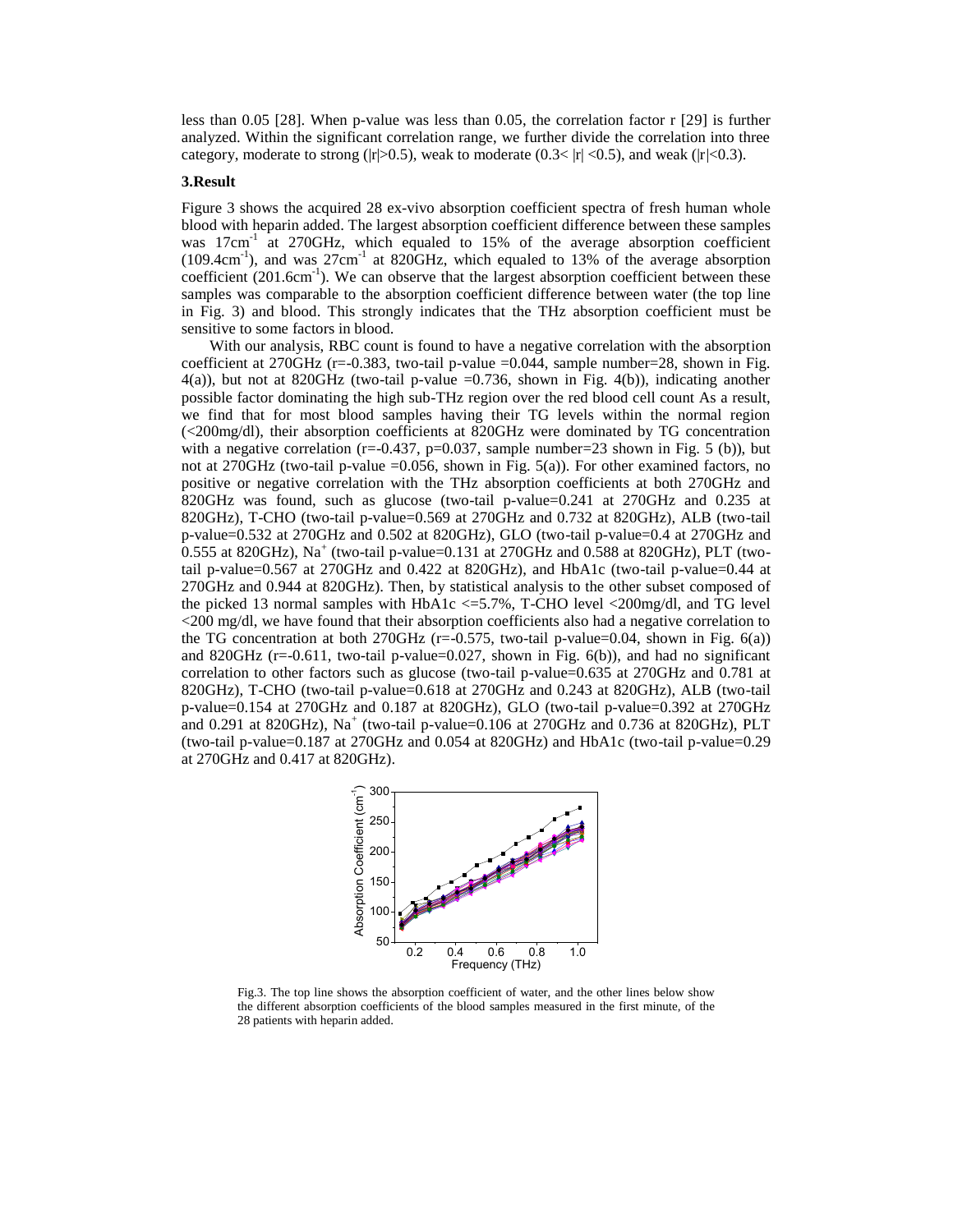

Fig. 4 The THz absorption coefficients of the 28 blood samples versus RBC count. (a) at 270GHz (negative correlation  $r=0.383$ , two-tail p-value  $=0.044$ ) (b) at 820GHz (two-tail pvalue  $=0.736$ ).



Fig. 5 The THz absorption coefficients of the 23 blood samples with their TG levels less than 200mg/dl (a) at 270GHz (p=0.056) (b) at 820GHz (negative correlation r=-0.437, p=0.037).



Fig.6 TG concentration versus the absorption coefficients of the blood samples having HbA1c  $\epsilon = 5.7\%$ , T-CHO level  $\epsilon$ 200mg/dl, and TG level  $\epsilon$ 200mg/dl (a) at 270GHz (negative correlation r=-0.575, two-tail p-value=0.04) (b) at 820GHz (negative correlation r=-0.611, twotail p-value=0.027).

This negative correlation to the RBC count at 270GHz corresponds to the fact that RBC occupies the largest volume fraction of blood and varies a lot by individual between 37% to 52% [21], and to previous reports that RBC absorbs less THz power than plasma [17,18]. However, the p-value (0.044) was not very small, which was different from the perfect inverse relation between the RBC volume and the absorption coefficient of the rat blood exhibited in reference [17]. The TG-dominant negative correlation in the THz region has not been described in any previous researches. The most dominant lipids in blood include cholesterol